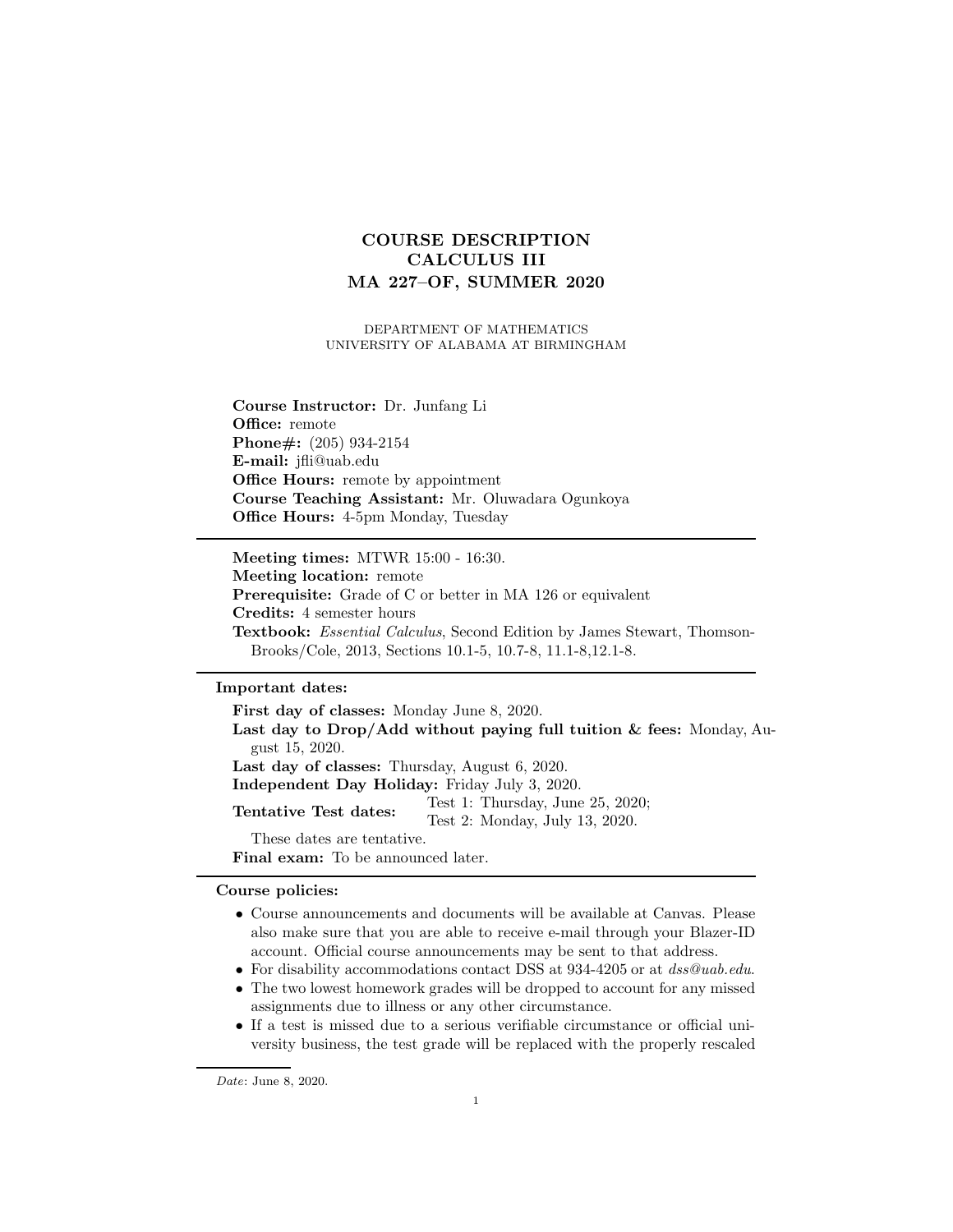2 DEPARTMENT OF MATHEMATICS UNIVERSITY OF ALABAMA AT BIRMINGHAM

final exam score. You have to advise the instructor of such circumstances at the earliest possibility.

• No books or notes will be allowed during any of the tests. A  $5'' \times 8''$  Quick Reference Card made by the student will also be allowed on all major exams (tests and final exam).

## Methods of teaching and learning:

- 35 class meetings of 90 minutes duration consisting of lectures and discussions of examples and homework problems. Time for two in-class tests is included.
- Students are expected to undertake at least 8 hours of private study and homework per week.
- The online homework system WebAssign will be used (see below).

#### Aims of the course:

Upon successful completion of the course a student

- can apply one-dimensional calculus techniques to vector-valued functions;
- can apply the calculus of vector-valued functions to treat motion problems;
- understands basic concepts and applications of multivariable calculus;
- can solve standard optimization problems;
- can use different coordinate systems to solve two and three dimensional integration problems; and
- knows when and how to apply important concepts from vector analysis.

The understanding of a concept is demonstrated by an ability to solve pertinent problems related to that concept.

## Course content:

- Dot product and cross product
- Equations of lines and planes
- Vector functions of one real variable: continuity, derivatives, and integrals
- Arc length, velocity, acceleration; motion in space
- Multivariable functions: partial derivatives, gradient, directional derivatives
- Linear approximation
- The chain rule
- Optimization
- Double and triple integrals
- Iterated integrals
- Integration using polar, cylindrical, and spherical coordinates
- Change of variables

# Assessment procedures:

- Student achievement will be assessed by the following measures:
	- Regular online homework via the commercial WebAssign website affiliated with the textbook publishers. Feedback is provided when wrong answers are given. Students are encouraged to retake the homework problems (with randomly changed parameters) until they obtain correct answers; 20 re-takes are allowed during the week in which the